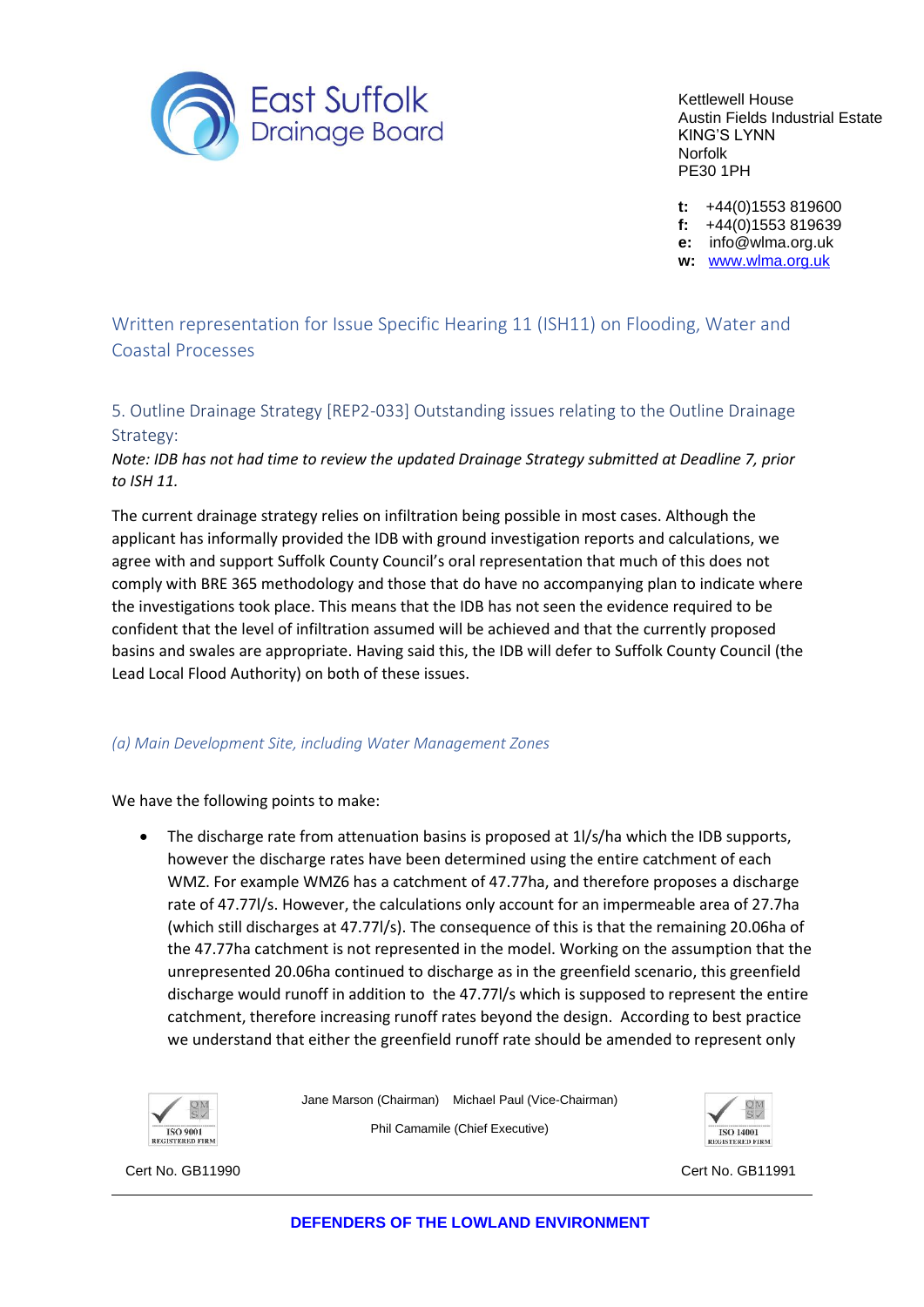the impermeable area served, or the entire catchment should be represented in the source control calculations.

- WMZ's 4 is proposed to have an additional discharge of 1l/s/ha to help reduce the half drain times, however, the location of this additional discharge has not been stated.
- Very little detail has been provided on WMZs 7, 8 and 9. The IDB is infromally aware that there will be at least 3 separate phases (early construction, late construction and operation) all with varying details, none of which have been provided to the IDB to date.
- The realignment of the Sizewell drain remains of significant interest to the IDB. Again, limited information has been provided by the applicant. The Board has designated this watercourse as an 'adopted watercourse' using its permissive powers to ensure that the drain is adequately maintained. With the realignment and the installation of the proposed works (the Main Development Site) the Board is concerned that IDB access to the watercourse may not be appropriately considered, thus possibly leading to:

a) unforeseen environmental impacts if maintenance needs to be undertaken from the western bank

b**)** changes to layout within the red line boundary if maintenance is to be undertaken from the eastern side.

- TMO and CDO The IDB is concerned about the lack of clarity as to when this discharge of surface water to the sea will be used. Specifically:
	- $\circ$  Officers of the Board understand and accept that the main use of the TMO and CDO is for events greater than the 1:100+CC, however, the use of the TMO and CDO to support the long drain down times of the attenuation/infiltration basins in some of the WMZs (half drain down times often exceed the 24h maximum recommended in national guidance) raises some concern. The Board would however ultimately defer to the Lead Local Flood Authority regarding basin design.
	- $\circ$  Appendix E TMO Operations Summary (D3) [REP5-120] states that when the Sizewell Drain is "overtopped" the TMO will be used. The IDB would like to point out that this overtopping is difficult to define due to the marshy topography. The same document (confirmed via discussions with the applicant) also states that it is likely to be the Environment Agency who will be asked to stipulate a suitable water level to act as a trigger point for the TMO to be switched on or off (section 2.3.3). The IDB is unsure whether the EA is aware that this may become their responsibility.

*(b) Drainage strategies for Associated Development Sites*  No Comment